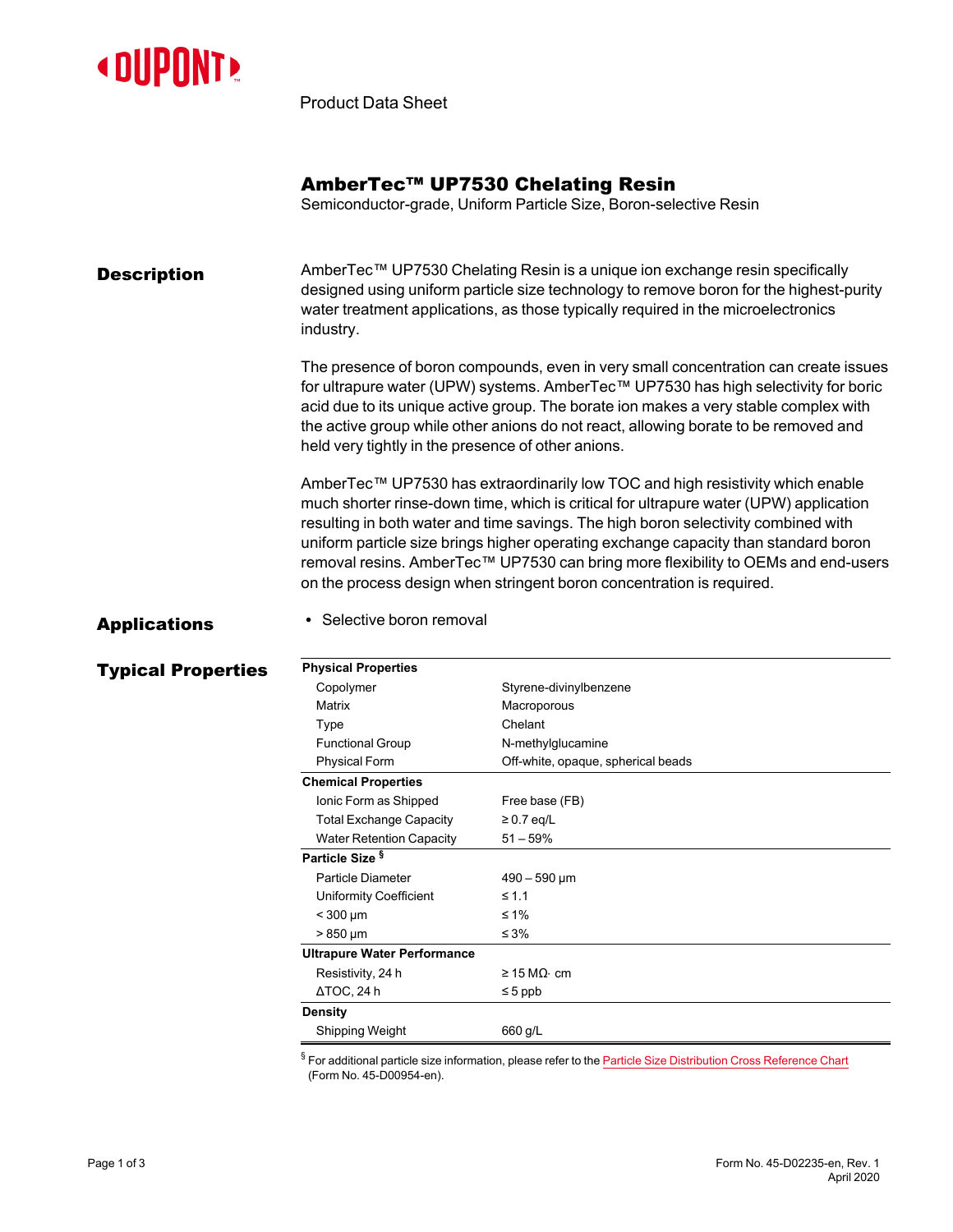| <b>Suggested</b><br><b>Operating</b><br><b>Conditions</b> | Recommended Operating Temperature $15-25^{\circ}$ C (59 – 77 <sup>°</sup> F)<br>Recommended Service Flowrate<br>$40 - 60$ BV*/h |  |
|-----------------------------------------------------------|---------------------------------------------------------------------------------------------------------------------------------|--|
|                                                           | * 1 BV (Bed Volume) = 1 m <sup>3</sup> solution per m <sup>3</sup> resin or 7.5 gal per ft <sup>3</sup> resin                   |  |
|                                                           | Pressure drop data for AmberTecTM UP7530 Chelating Ru                                                                           |  |

Hydraulic Characteristics

NmberTec™ UP7530 Chelating Resin in water as a function of service flowrate is shown in [Figure 1](#page-1-0). These pressure drop expectations are valid for clean beds which have not been contaminated with suspended solids during the service run; if the bed accumulates solids, the pressure drop will increase.

<span id="page-1-0"></span>

UPW Rinse **Properties** 

AmberTec™ UP Ion Exchange Resins are especially processed and controlled in Quality to ensure the purest treated water quality for semiconductors applications. A typical rinse-down curve for TOC as a function of rinse volume (in bed volumes) based on our quality control procedure for AmberTec™ UP7530 resin is shown in [Figure 2](#page-1-1).

<span id="page-1-1"></span>

#### **Figure 2: TOC Rinse-down**